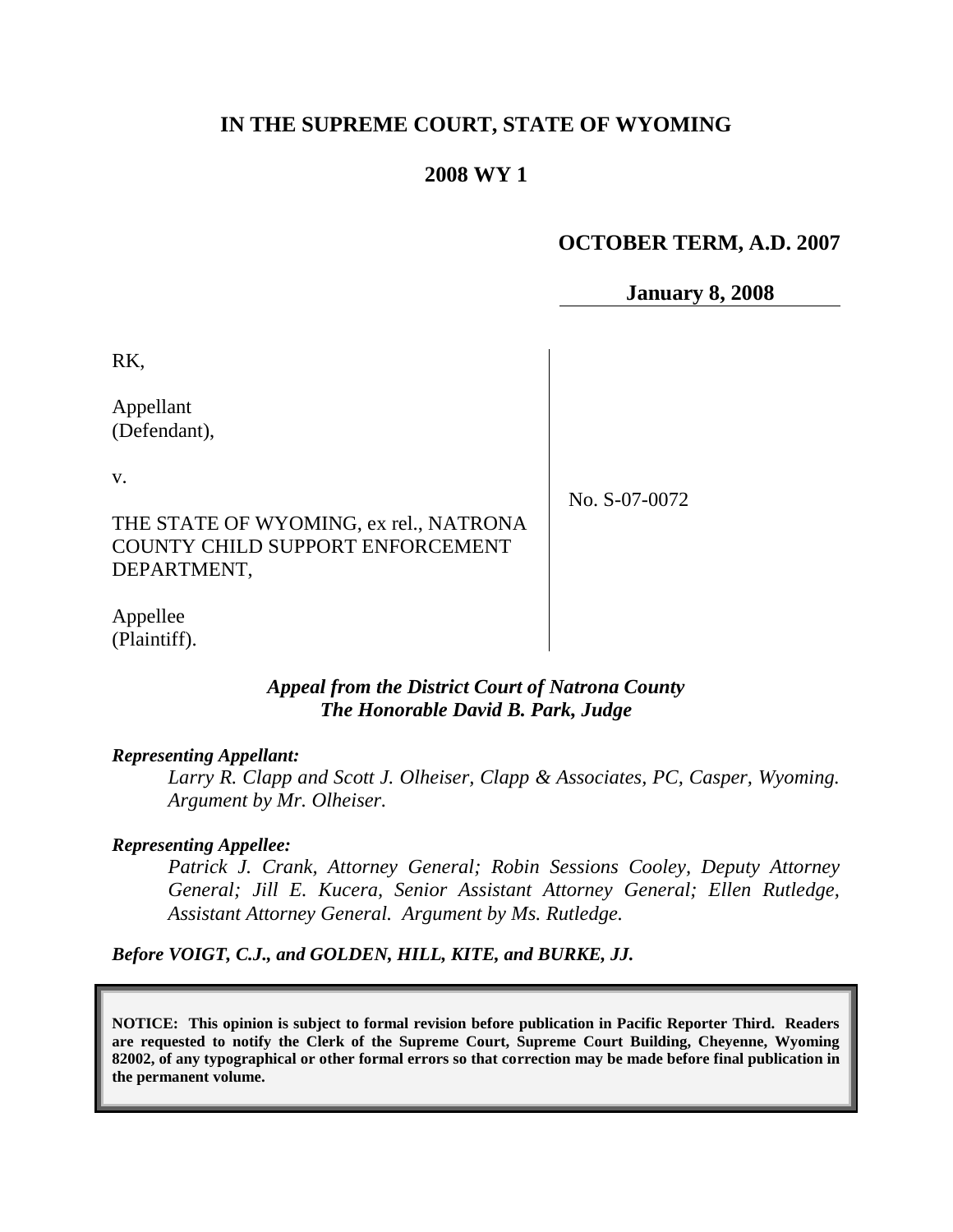### **BURKE, Justice.**

[¶1] Appellant RK challenges the district court"s order establishing his paternity of MJ. We affirm.

#### *ISSUES*

[¶2] RK raises the following issues:

- 1. Did the district court commit error in 1993 by failing to enter an order dismissing this case as required by Wyo. Stat. Ann. § 14-2-111(f) (LexisNexis Supp. 1992) subsequent to a certified paternity test authenticated and filed in the record demonstrating that the appellant cannot be the biological father of the minor child?
- 2. Did the district court commit error by allowing this matter to be reopened as an active case subsequent to the expiration of the statute of limitations pursuant to Wyo. Stat. Ann. § 14-2-105(a)(ii) stating that "[a]n action to establish the existence of the father and child relationship  $\ldots$  may be brought: [n] ot later than five (5) years after the birth of the child"?
- 3. Did the district court abuse its discretion in failing to require the Appellee to show that the genetic test that excluded the Appellant from paternity was rebutted by clear and convincing evidence?
- 4. Did the district court err in applying parentage statutes currently in effect as opposed to the law in effect at the time the action was commenced?
	- a. Did the district court apply the incorrect statutory standard by refusing to allow evidence of another paternity test concerning the paternity of the minor child in this matter?
	- b. Did the district court err in failing to weigh evidence in the form of testimony from a geneticist concerning the validity of the paternity tests and the genetic markers which were tested?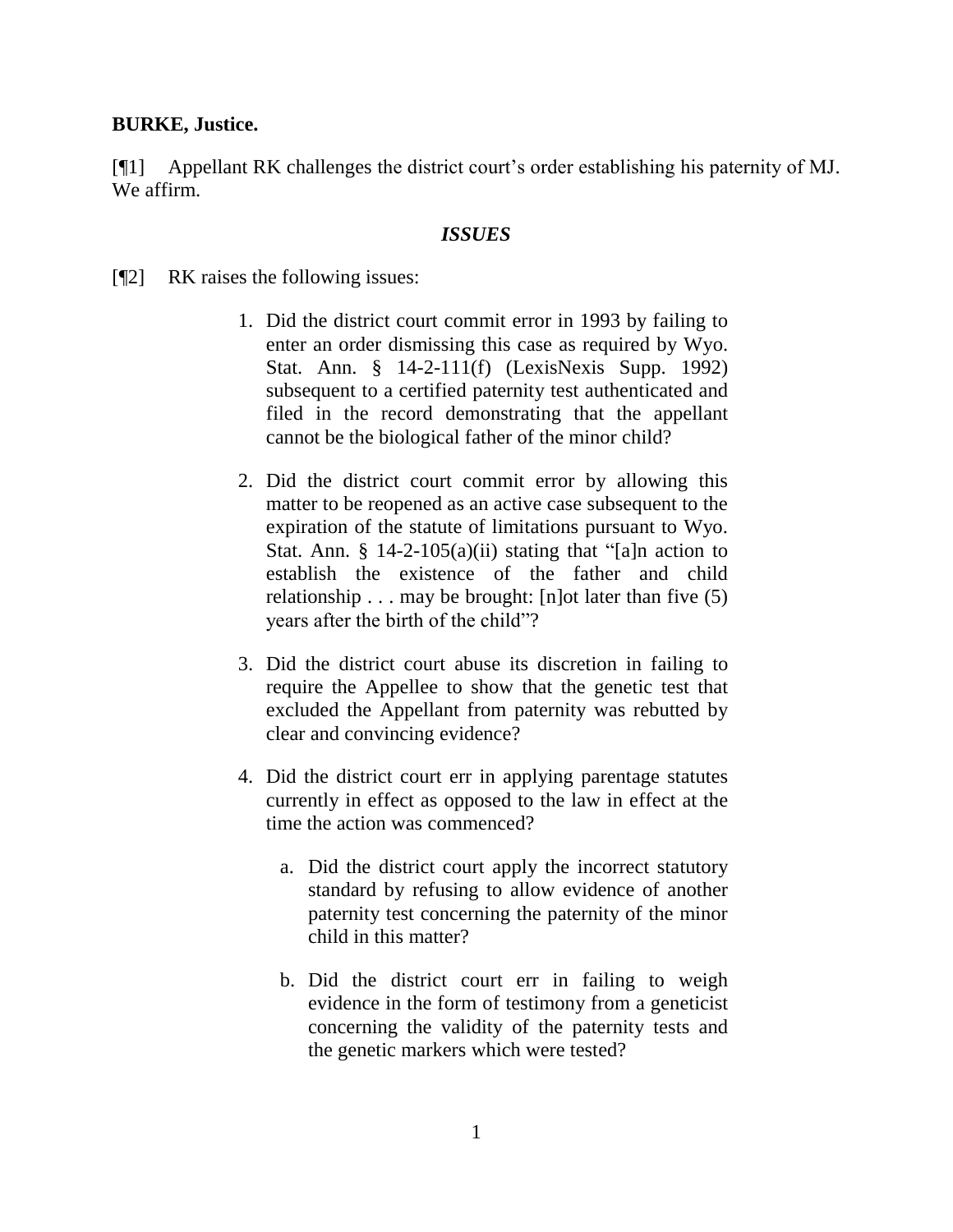# *FACTS*

[¶3] DJ gave birth to MJ in October 1989, in Casper, Wyoming, and later moved to Oregon. After she filed the appropriate paperwork in the State of Oregon, that state requested the State of Wyoming to initiate proceedings to determine paternity and establish child support pursuant to the Uniform Reciprocal Enforcement of Support Act (URESA).<sup>1</sup> The State of Wyoming filed the URESA petition against RK in 1991.<sup>2</sup> The petition alleged that RK was MJ"s father and requested an adjudication of paternity and an order of support. RK denied paternity of MJ.

[¶4] In early 1993, RK submitted to a genetic test to determine paternity. The laboratory result was filed with the district court on June 7, 1993, and excluded RK as MJ"s father. We refer to the 1993 test as "Test 1." Although the test apparently excluded RK as the father, the paternity action remained pending. No significant activity occurred in the case until August 1994 when the court received a new paternity report accompanied by a letter from the laboratory revealing that it had uncovered a "discrepancy in the conclusions" in Test 1. A second letter from the laboratory explained that it had accidentally switched the genetic samples that made up the RK-DJ-MJ test with samples from a different trio. When it discovered the error, the laboratory re-ran the genetic test and concluded that RK could not be excluded as MJ"s father. We refer to the 1994 test as "Test 2." Test 2 revealed a 99.99% probability of paternity.

[¶5] In response to the laboratory"s letter and Test 2 results, the State moved to require additional genetic testing. RK filed a *Motion for Protective Order and Motion for Entry of Judgment Nunc Pro Tunc*. 3 RK"s motion asked that the district court "enter a Judgment Nunc Pro Tunc in compliance with the Paternity Evaluation Report filed with the Court on June 7, 1993, and further, that the Court enter a Protective Order barring the State from any further proceeding against the Defendant." The district court denied RK's motion and ordered an additional genetic test to be performed at RK"s option and paid for by the State.

[¶6] The next case activity occurred in February 1999, when the State filed a *Petition to Establish Child Support and Medical Support Obligation*. RK responded with his

<sup>&</sup>lt;sup>1</sup> URESA has since been replaced by the Uniform Interstate Family Support Act. Wyo. Stat. Ann. §§ 20-4-139 through -197 (LexisNexis 2007).

<sup>&</sup>lt;sup>2</sup> Though the URESA petition was originally filed in 1991, this action is deemed commenced in 1992 because service was made in 1992, more than 60 days after the petition was filed. W.R.C.P. 3(b).

<sup>&</sup>lt;sup>3</sup> An action "*nunc pro tunc*" is one "[h]aving retroactive legal effect through a court's inherent power." *Black's Law Dictionary* 1100 (8<sup>th</sup> ed. 2004).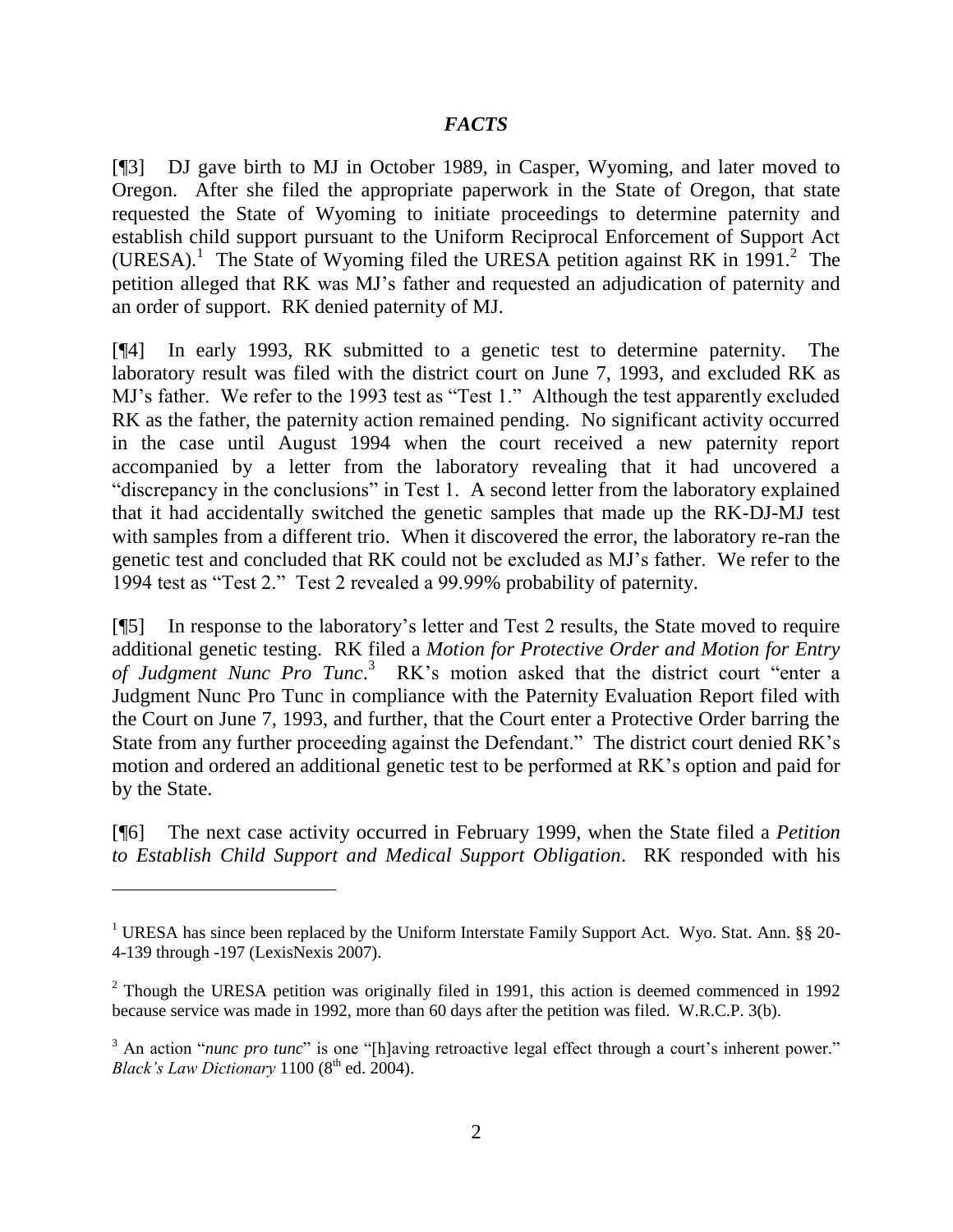claim that he had requested the additional testing, but that it never took place. After a hearing, the district court ordered additional genetic testing pursuant to its 1995 order. RK was tested and the result was filed with the court in December 1999. The report stated that RK could not be excluded as MJ"s father and that the probability of paternity was 99.99%. We refer to the 1999 test as "Test 3."

[¶7] Following Test 3, there was no substantive case activity in RK"s paternity matter until March 2003, when the State requested a hearing. After that hearing and subsequent discovery, RK filed a "rebuttal" to the genetic test results, with a supporting affidavit from "an expert in genetic testing." In December 2003, the parties stipulated that RK would be allowed to arrange for yet another genetic test using the methodology recommended by his genetic expert, at his own expense. If the 2003 genetic test took place, it is not reflected in the record.

[¶8] The district court held a final hearing on October 12, 2006. At that hearing, RK"s general strategy was to impeach the genetic test results by introducing the testimony of an expert, Ms. Kim Gorman. The district court relied on Wyo. Stat. Ann. § 14-2-705(b) and ruled that Ms. Gorman could not testify.<sup>4</sup> At the conclusion of the hearing, RK presented an offer of proof by putting Ms. Gorman's proposed testimony on the record.<sup>5</sup> Ms. Gorman testified that Tests 2 and 3 did not adequately rebut the exclusionary results in Test 1. The reason, she explained, was that Tests 2 and 3 did not examine the same genetic marker that had initially excluded RK as MJ"s father in Test 1. Ms. Gorman posited that without testing that same genetic marker, one of RK"s close relatives could turn out to be MJ"s father, rather than RK himself. Ms. Gorman did not discuss the laboratory's disclosure that Test 1 involved the wrong trio of subjects. After the hearing, the district court entered an order establishing RK as MJ"s father. RK now appeals the district court's paternity order.

- (i) Excludes the man as the genetic father of the child; or
- (ii) Identifies another man as the possible father of the child.

 $4$  Wyo. Stat. Ann. § 14-2-705(b) (LexisNexis 2007) states:

A man identified under subsection (a) of this section [describing genetic testing] as the father of the child may rebut the genetic testing results only by other genetic testing satisfying the requirements of this article which:

 $<sup>5</sup>$  After the district court judge had concluded the hearing and left the courtroom, the court reporter stayed.</sup> RK's counsel then conducted what was essentially a direct examination of Ms. Gorman. The State's attorney, while present, did not ask Ms. Gorman any questions.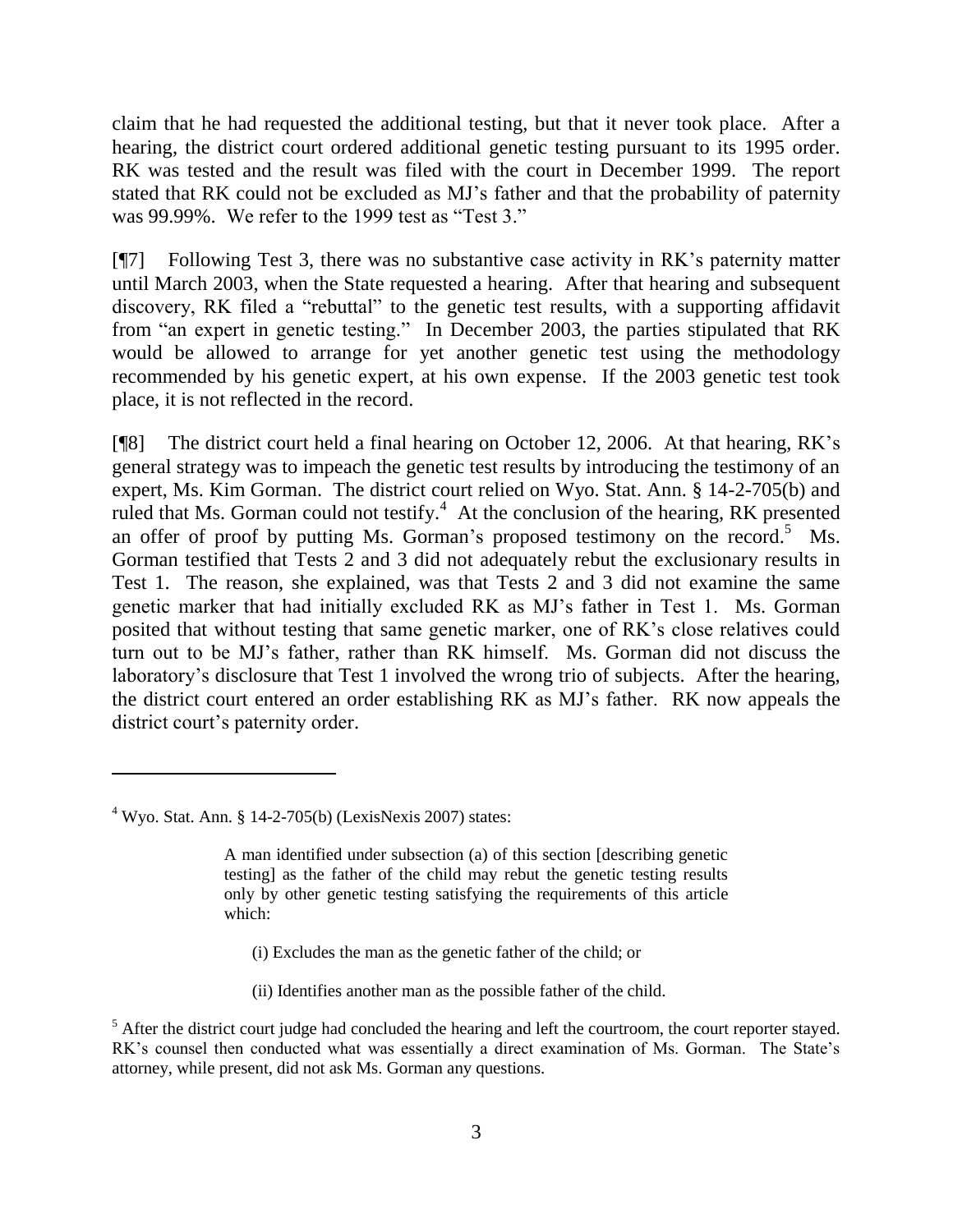#### *DISCUSSION*

#### **Dismissal After Test 1**

[¶9] RK"s primary contention is that the genetic testing statute in effect in 1992 required the district court, *sua sponte*, to dismiss the suit on receipt of the Test 1 results. Further, RK claims that the paternity suit "should have been dismissed against [RK], by operation of mandated law and without any further consideration or hearing." We disagree.

[¶10] RK"s assertion presents an issue of statutory interpretation, which we consider *de novo*. *Worcester v. State*, 2001 WY 82, ¶ 13, 30 P.3d 47, 52 (Wyo. 2001). When conducting a *de novo* evaluation, we afford no deference to the district court's interpretation of the statute. *Id.* In conducting our statutory analysis we are guided by the following standard:

> The paramount consideration is to determine the legislature's intent, which must be ascertained initially and primarily from the words used in the statute. *State ex rel. State Department of Revenue v. Union Pac. R.R. Co.*, 2003 WY 54, ¶ 12, 67 P.3d 1176, 1182 (Wyo. 2003). We look first to the plain and ordinary meaning of the words to determine if the statute is ambiguous. *Id.* A statute is clear and unambiguous if its wording is such that reasonable persons are able to agree on its meaning with consistency and predictability. Conversely, a statute is ambiguous if it is found to be vague or uncertain and subject to varying interpretations. *Id.* If we determine that a statute is clear and unambiguous, we give effect to the plain language of the statute. *Petroleum Inc. v. State Bd. of Equalization*, 983 P.2d 1237, 1240 (Wyo. 1999).

*RME Petroleum Co. v. Wyo. Dep't of Rev.*, 2007 WY 16, ¶ 25, 150 P.3d 673, 683 (Wyo. 2007).

[¶11] RK relies on the language of Wyo. Stat. Ann. § 14-2-111(f), in effect in 1992 when the paternity suit was commenced. That statute states:

> If the scientific evidence resulting from the genetic tests conclusively shows that the defendant could not have been the father, the action shall be dismissed, and the defendant shall be refunded all monies ordered paid by him as child support from the mother of the child.

Wyo. Stat. Ann. § 14-2-111(f) (LexisNexis Supp. 1992).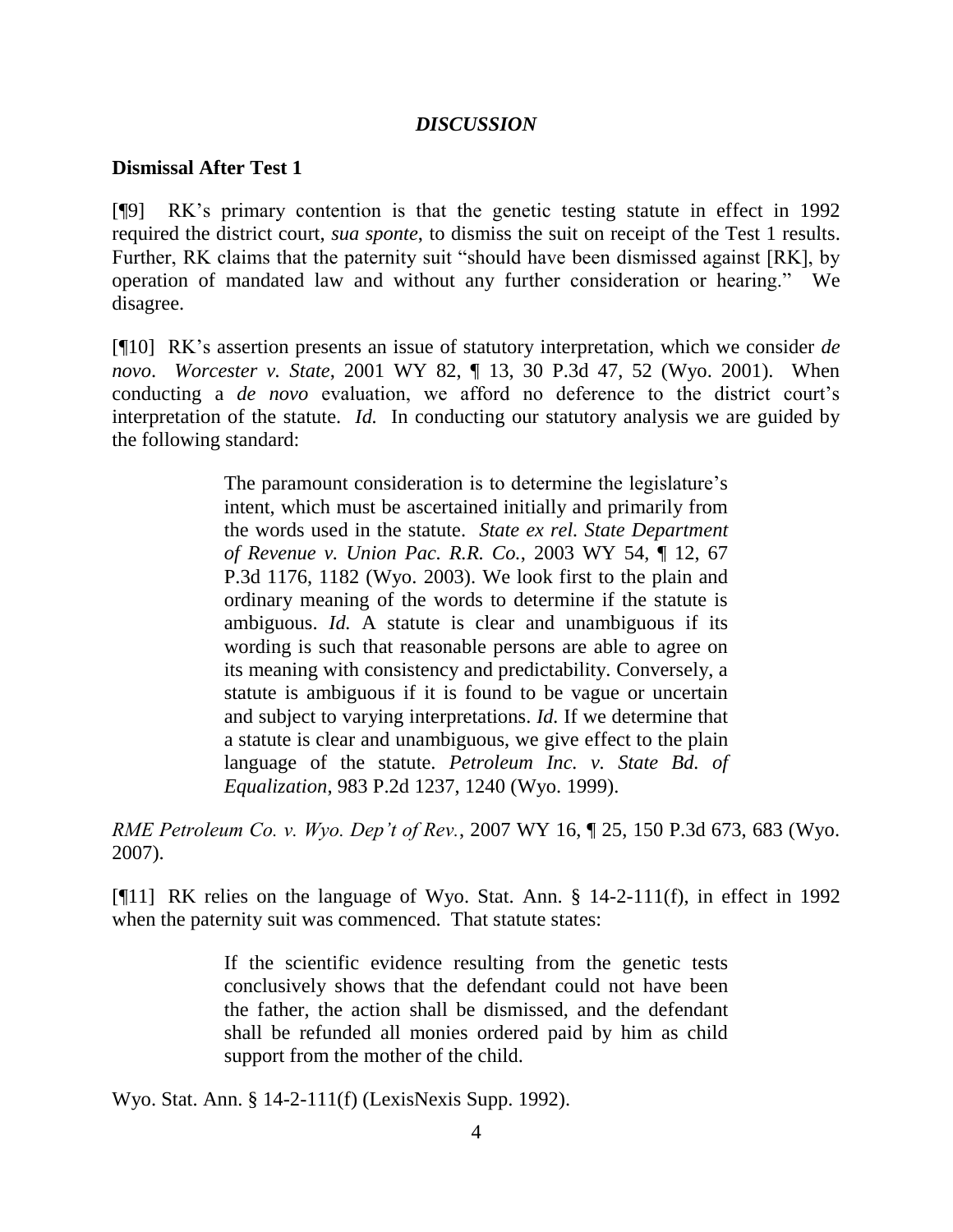[¶12] RK contends that the phrase, "the action shall be dismissed," in section 14-2- 111(f) affirmatively requires the trial court to dismiss the action, even when no litigant moves for the action's dismissal. Alternatively, he claims that the paternity action was terminated by operation of law when Test 1 was filed with the district court. RK relies on several cases in which we have accorded mandatory effect to the word "shall" when it appears in a statute. *E.g.*, *LePage v. State of Wyo., Dep't of Health*, 2001 WY 26, 18 P.3d 1177, 1180 (Wyo. 2001); *Mayland v. State*, 568 P.2d 897, 899 (Wyo. 1977). In *LePage*, for example, we stated that "[w]here a statute uses the mandatory language "shall," a court must obey the statute as a court has no right to make the law contrary to what is prescribed by the legislature."  $\P$  11, 18 P.3d at 1180.

[¶13] The cases relied upon by RK do not, however, establish that the plain language of Wyo. Stat. Ann. § 14-2-111(f) mandates dismissal in the absence of an appropriate motion. The statute does not establish a timeframe for dismissal, nor does the statute require the district court to dismiss paternity cases on its own initiative. There was nothing to prevent RK from filing a motion to dismiss the paternity action, but RK did not file such a motion until after the court had received information undermining the reliability of the Test 1 results. Stated differently, at the time RK moved for dismissal, the genetic test had not "conclusively" established that RK was not the father. We also note that there is no requirement in the statute that dismissal be with prejudice. In the absence of a dismissal with prejudice, the State could have re-filed the action in August 1994 when the laboratory"s error became known. In sum, RK asks this Court to read far more into the statute than is justified by its plain text. The court's failure to dismiss the action, *sua sponte*, did not violate the plain language of the statute. Accordingly, the paternity action was still pending at the time the laboratory revealed its mistake.

[¶14] RK also contends that the case was "reopened" when the laboratory admitted its error in 1994. He further claims that the five-year statute of limitations, Wyo. Stat. Ann. § 14-2-105(a)(ii) (LexisNexis Supp. 1994), barred the State from "reopening" the case. His assertion relies on the proposition that the case against him was dismissed by operation of law when Test 1 was filed. Because the case was never dismissed, there was no "reopening" of the case, and we need not further consider this claim.

# **Failure to Rebut Test 1**

[¶15] RK next asserts that the State did not properly rebut Test 1. He reasons that the district court erred in relying upon the results from Test 2, and Test 3, and the laboratory's communications regarding the inaccuracy of Test 1 because "the district" court inappropriately considered useless evidence." His assertion that the evidence was "useless" is founded in the proposition that Test 2 and Test 3 did not retest the two particular genetic markers from Test 1 that excluded RK. RK"s position, when simply stated, is that the evidence was irrelevant. Whether evidence is relevant is a decision within the trial court's discretion. Absent an abuse of that discretion, we will not disturb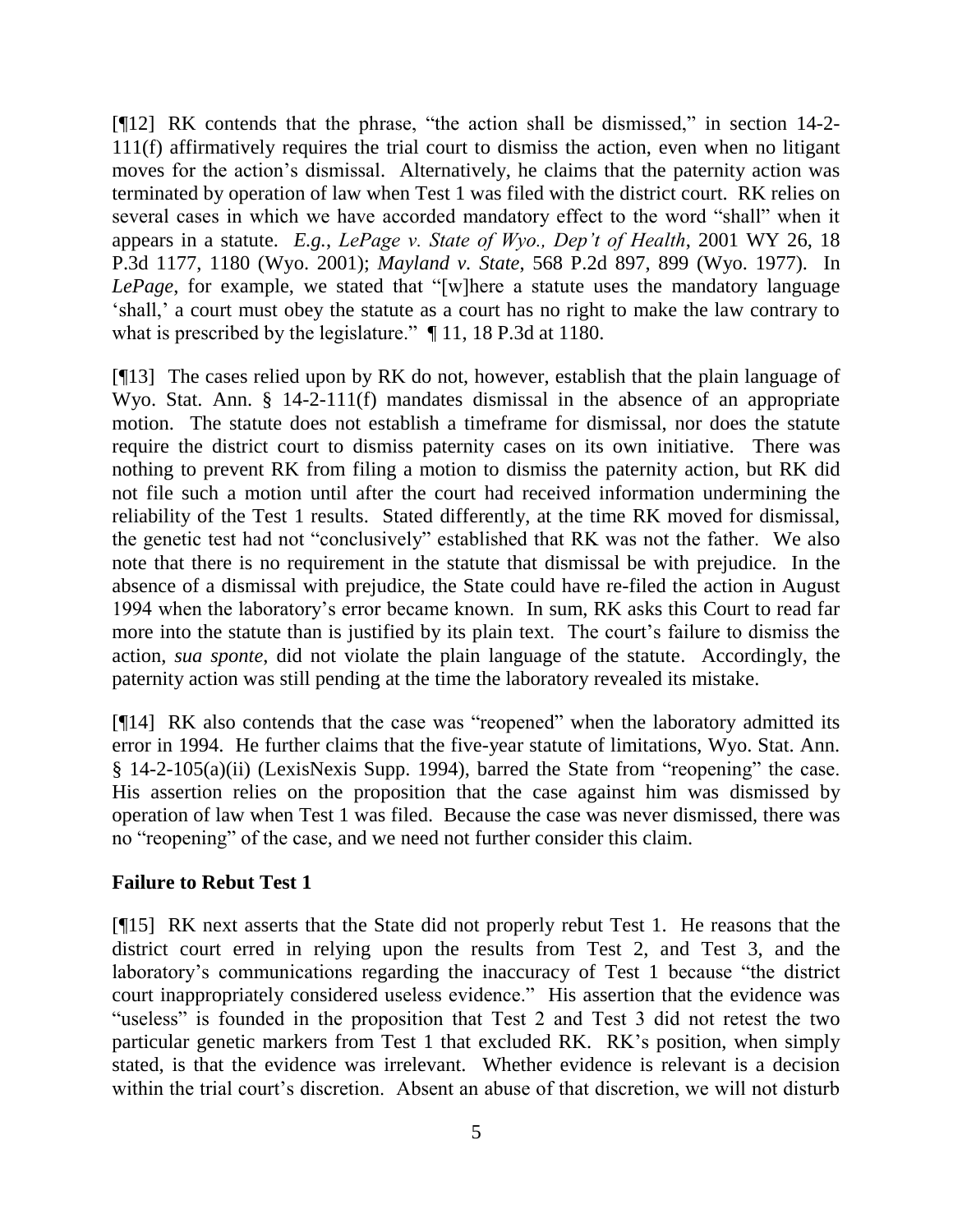the district court's determination. *L.U. Sheep Co. v. Board of County Comm'rs*, 790 P.2d 663, 673 (Wyo. 1990).

[¶16] In this case, RK has failed to establish an abuse of discretion. First, RK asks this Court to hold that two genetic tests strongly indicating paternity are irrelevant to RK"s paternity. Second, he asks us to hold that correspondence from the laboratory admitting that Test 1 was a mistake is also irrelevant. We are unwilling to do so because all this evidence squarely fits the definition of relevant evidence: it has a "tendency to make the existence of [RK's paternity] more probable . . . than it would be without the evidence." W.R.E. 401.

# **Incorrect Statute Applied**

[¶17] For his final issue, RK asserts that it was reversible error for the district court to apply the current statute concerning genetic testing rather than the one in effect in 1992, when this paternity suit was commenced. As a result, he contends, the district court improperly excluded testimony from RK"s expert witness, Ms. Gorman. Ms. Gorman would have testified generally that Test 1 excluded RK as the father based on two particular genetic markers that did not match. Because Tests 2 and 3 did not examine those two particular genetic markers, she asserted, Tests 2 and 3 did not effectively refute Test 1"s exclusion of RK as MJ"s father.

[¶18] We evaluate a district court"s admission of evidence under the abuse of discretion standard. *E.g.*, *Ferguson v. State*, 2007 WY 157, ¶ 14, 168 P.3d 476, 480 (Wyo. 2007). Even when admission of evidence is at issue, "[a]ny error, defect, irregularity or variance which does not affect substantial rights shall be disregarded by the reviewing court." W.R.A.P. 9.04; *Gabbert v. State*, 2006 WY 108, ¶ 25, 141 P.3d 690, 698 (Wyo. 2006). To meet the standard of W.R.A.P. 9.04, RK must show "that the outcome of his trial would have been more favorable had the error not occurred." *Gabbert*, ¶ 25, 141 P.3d at 698.

[¶19] The State concedes that the district court should have employed the 1992 genetic testing statute rather than the current law. The difference could be significant in some situations because the 1992 statute allows admission of a broader range of evidence. The 1992 statute states that "[i]f the experts disagree in their findings or conclusions, the question [of paternity] shall be submitted upon all the evidence." Wyo. Stat. Ann. § 14-  $2\n-109(e)(ii)$  (LexisNexis Supp. 1992). The current statute limits options for refuting genetic tests, stating that "[a] man identified . . . as the father of the child may rebut the genetic testing results only by other genetic testing." Wyo. Stat. Ann. § 14-2-705 (LexisNexis 2007); *compare* Wyo. Stat. Ann. § 14-2-109(e) (LexisNexis Supp. 1992). If the prior statute applies, there was no statutory bar to Ms. Gorman"s testimony.

[¶20] Nevertheless, the error was harmless because RK"s proffered evidence was insufficient as a matter of law. As the laboratory made clear, the error in Test 1 was not